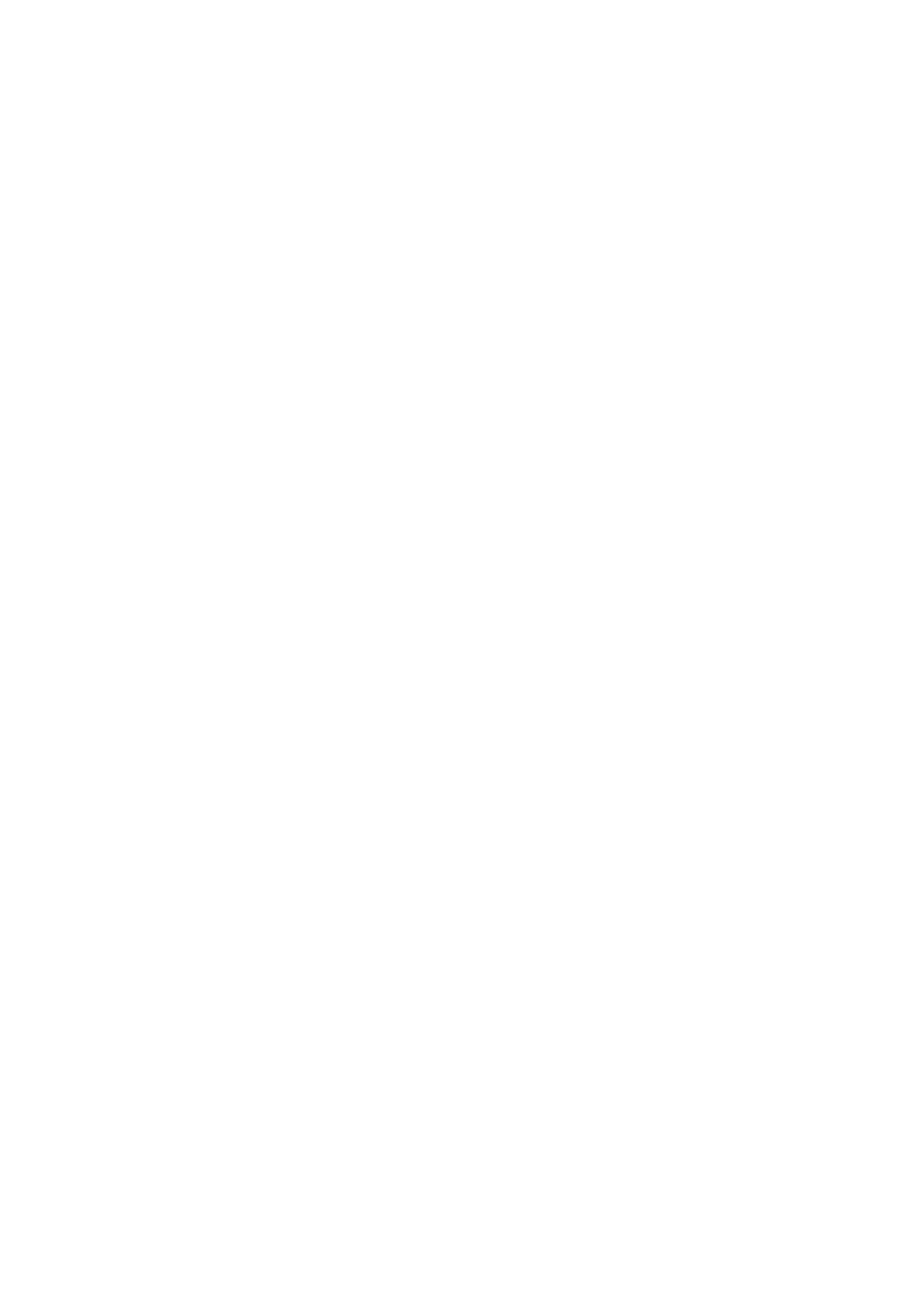# **Social Security (Additional Payments) Bill**

# [AS INTRODUCED]

# **CONTENTS**

# *Means-tested additional payments*

- 1 Means-tested additional payments: main payments
- 2 Qualifying entitlements
- 3 Applicable benefits or tax credits
- 4 Means-tested additional payments: final payments

# *Disability additional payments*

5 Disability additional payments

# *Administration etc*

- 6 Administration of additional payments
- 7 Cooperation etc between the Secretary of State and HMRC
- 8 Payments to be disregarded for the purposes of tax and social security

## *Final provisions*

- 9 Interpretation
- 10 Regulations
- 11 Extent, commencement and short title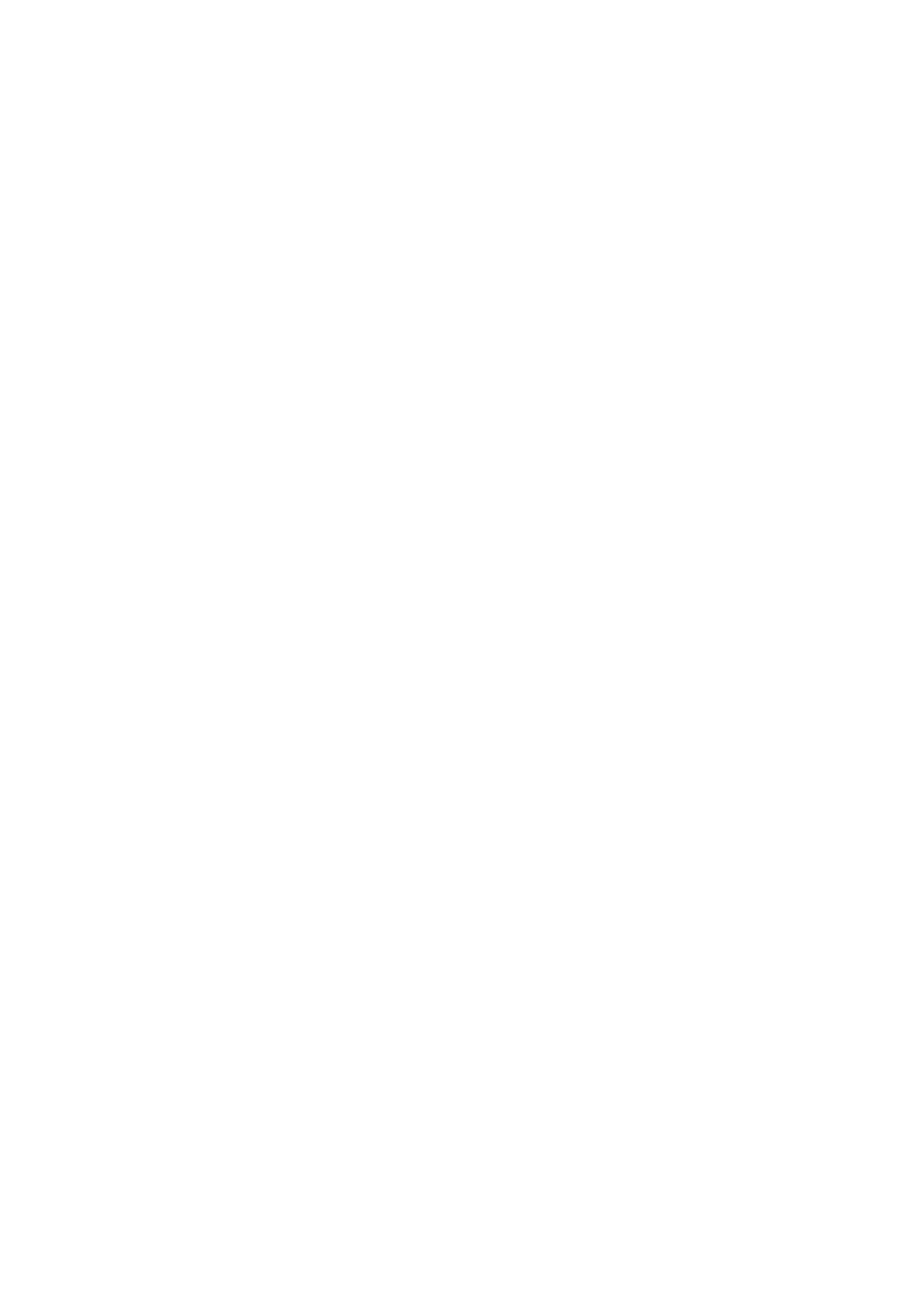# [AS INTRODUCED]



TO

Make provision about additional payments to recipients of means-tested benefits, tax credits and disability benefits.

 $\sum$  E IT ENACTED by the Queen's most Excellent Majesty, by and with the advice<br>and consent of the Lords Spiritual and Temporal, and Commons, in this present<br>Parliament assembled, and by the authority of the same as follo and consent of the Lords Spiritual and Temporal, and Commons, in this present Parliament assembled, and by the authority of the same, as follows: -

*Means-tested additional payments* 

## **1 Means-tested additional payments: main payments**

- *(1) The Secretary of State must secure that* 
	- *a single payment of £326 is made to any person who has a qualifying (a) entitlement to a social security benefit in respect of 25 May 2022 (the first "qualifying day"), and*
	- *a single payment of £324 is made to any person who has a qualifying (b) entitlement to a social security benefit in respect of the second qualifying day.*
- *(2) HMRC must secure that— 10*
	- *a single payment of £326 is made to any person who has a qualifying (a) entitlement to child tax credit or working tax credit, but not to a social security benefit, in respect of 25 May 2022, and*
	- *a single payment of £324 is made to any person who has a qualifying entitlement to child tax credit or working tax credit, but not to a social security benefit, in respect of the second qualifying day. (b)*
- (3) The social security benefits are
	- universal credit under the Welfare Reform Act 2012 or the Welfare Reform (Northern Ireland) Order 2015 (S.I. 2015/2006 (N.I. 1)); (a)
	- state pension credit under the State Pension Credit Act 2002 or the *20* State Pension Credit Act (Northern Ireland) 2002; (b)
	- an income-based jobseeker's allowance under the Jobseekers Act 1995 or the Jobseekers (Northern Ireland) Order 1995 (S.I. 1995/2705 (N.I. 15));  $(c)$

*15*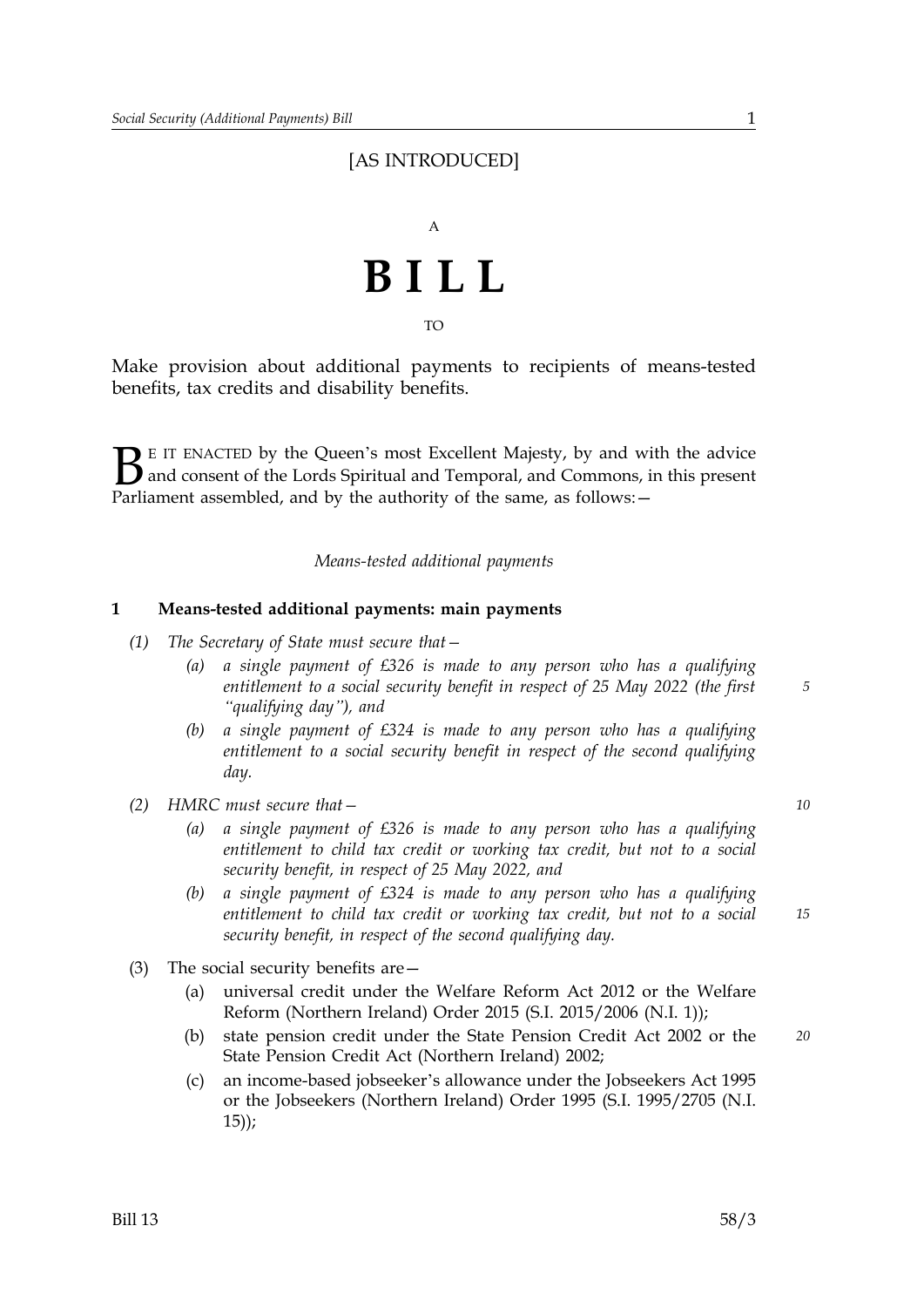- an income-related employment and support allowance under Part 1 (d) of the Welfare Reform Act 2007 or Part 1 of the Welfare Reform Act (Northern Ireland) 2007;
- income support under section 124 of the Social Security Contributions and Benefits Act 1992 or section 123 of the Social Security Contributions and Benefits (Northern Ireland) Act 1992. (e)
- The second qualifying day is such day, not later than 31 October 2022, as (4) may be specified by the Secretary of State in regulations.
- Regulations under subsection (4) may specify a day before the regulations come into force. (5)
- In this section, and in sections 2 to 4, references to a "person" are to an individual or to a couple (but not to each member of a couple separately). (6)

#### **2 Qualifying entitlements**

- A person has a qualifying entitlement to a social security benefit in respect of a qualifying day if— (1)
	- in respect of universal credit, the person is entitled to a payment of at least 1p in respect of an assessment period ending during the period of one month ending with the qualifying day; (a)
	- in respect of state pension credit, an income-based jobseeker's allowance, an income-related employment and support allowance or (b) income support, the person is entitled to a payment of at least 1p in respect of any day during the period of one month ending with the qualifying day.
- A person has a qualifying entitlement to child tax credit or working tax credit in respect of a qualifying day if— (2)
	- where the qualifying day is 25 May 2022, the person receives a (a) payment or has an award of the credit in question in the period beginning with 26 April 2022 and ending with 25 May 2022;
	- where the qualifying day is the second qualifying day, the person (b) receives a payment or has an award of the credit in question in the period of one month ending with the second qualifying day,

and, in either case, the payment or award of the credit in question is of at least £26 or HMRC expects the person to receive total payments or have an award of the credit in question of at least £26 in respect of the tax year 2022-23.

References in this section to a person receiving a payment or having an award *35* (3) do not include payments received or awards made as a result of fraud.

#### **3 Applicable benefits or tax credits**

Where a person has a qualifying entitlement to universal credit and to another (1) social security benefit in respect of a qualifying day, the benefit by reference to which the means-tested additional payment in respect of the qualifying day is to be made is universal credit (if the payment is made under section  $1(1)$ ).

*20*

*15*

*5*

*10*

*25*

*30*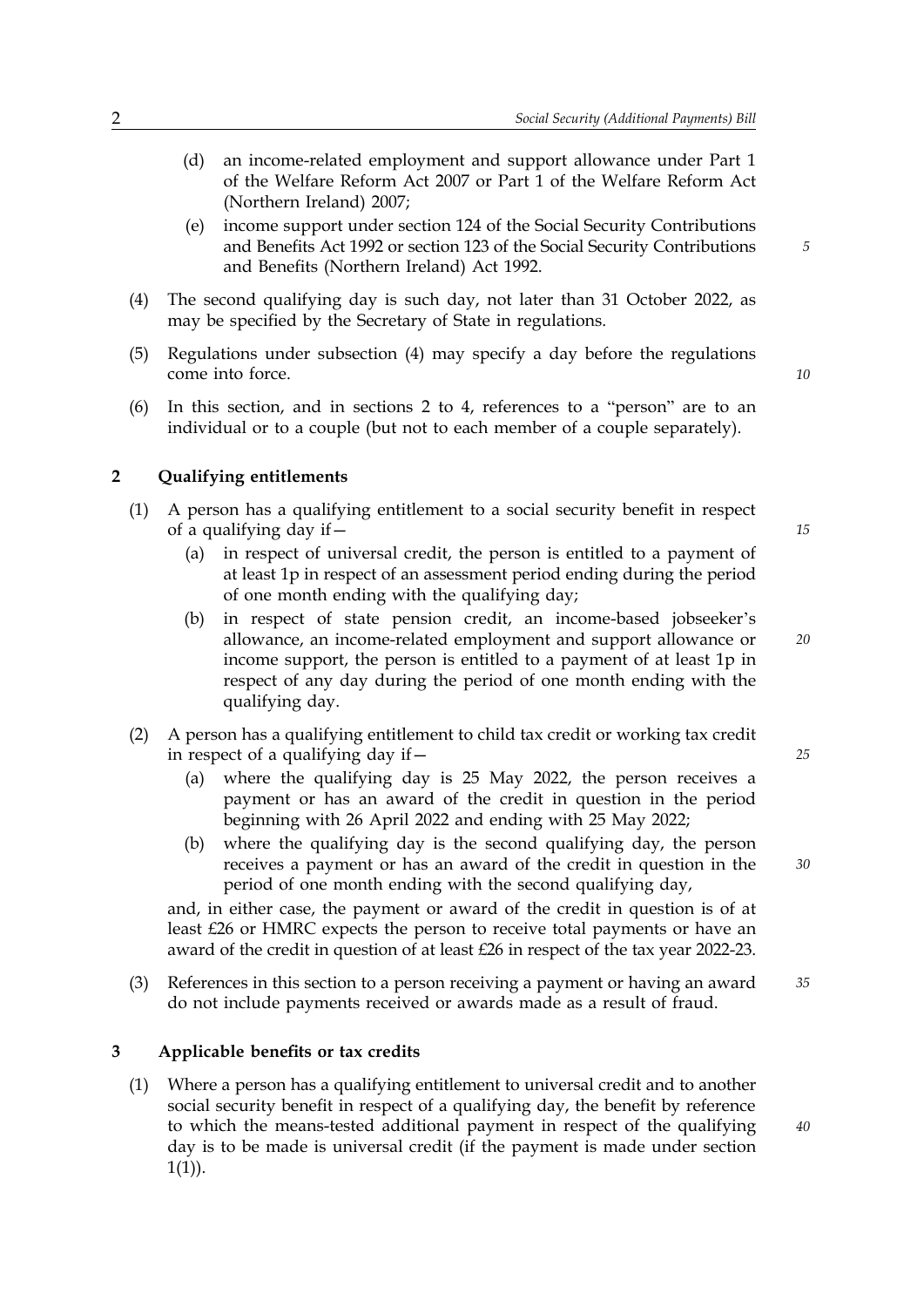Where a person has a qualifying entitlement to child tax credit and to working tax credit in respect of a qualifying day, the tax credit by reference to which (2) the means-tested additional payment in respect of the qualifying day is to be paid is child tax credit (if the payment is made under section 1(2)).

# **4 Means-tested additional payments: final payments** *5*

- *(1) HMRC must secure that a single payment of £326 is made to any person who* 
	- *receives a payment or has an award of child tax credit or working tax credit (a) in respect of the period beginning with 26 April 2022 and ending with 25 May 2022,*
	- *(b) is not entitled to a payment under section 1(1)(a) or (2)(a), and 10*
	- *receives total payments or has an award of the credit in question of at least (c) £26 in respect of the tax year 2022-23.*
- *(2) HMRC must secure that a single payment of £324 is made to any person who* 
	- *receives a payment or has an award of child tax credit or working tax credit (a) in respect of the period of one month ending with the second qualifying day,*
	- *(b) is not entitled to a payment under section 1(1)(b) or (2)(b), and*
	- *receives total payments or has an award of the credit in question of at least (c) £26 in respect of the tax year 2022-23.*
- Where a person is entitled to a payment under this section by reference to (3) child tax credit and working tax credit, the tax credit by reference to which the payment is to be made is child tax credit.
- References in this section to a person receiving a payment or having an award do not include payments received or awards made as a result of fraud. (4)

#### *Disability additional payments*

### **5 Disability additional payments** *25*

- *The Secretary of State must secure that a single payment of £150 (a "disability (1) additional payment") is made to each individual who is entitled to a payment of a disability benefit that is payable in respect of 25 May 2022.*
- (2) The disability benefits are
	- a disability living allowance under section 71 of the Social Security *30* Contributions and Benefits Act 1992 or section 71 of the Social Security Contributions and Benefits (Northern Ireland) Act 1992; (a)
	- a personal independence payment under the Welfare Reform Act 2012 or Part 5 of the Welfare Reform (Northern Ireland) Order 2015; (b)
	- an attendance allowance under section 64 of the Social Security *35* Contributions and Benefits Act 1992 or section 64 of the Social Security Contributions and Benefits (Northern Ireland) Act 1992; (c)
	- a constant attendance allowance under section 104 of the Social Security Contributions and Benefits Act 1992 or section 104 of the Social Security Contributions and Benefits (Northern Ireland) Act 1992; (d)

*15*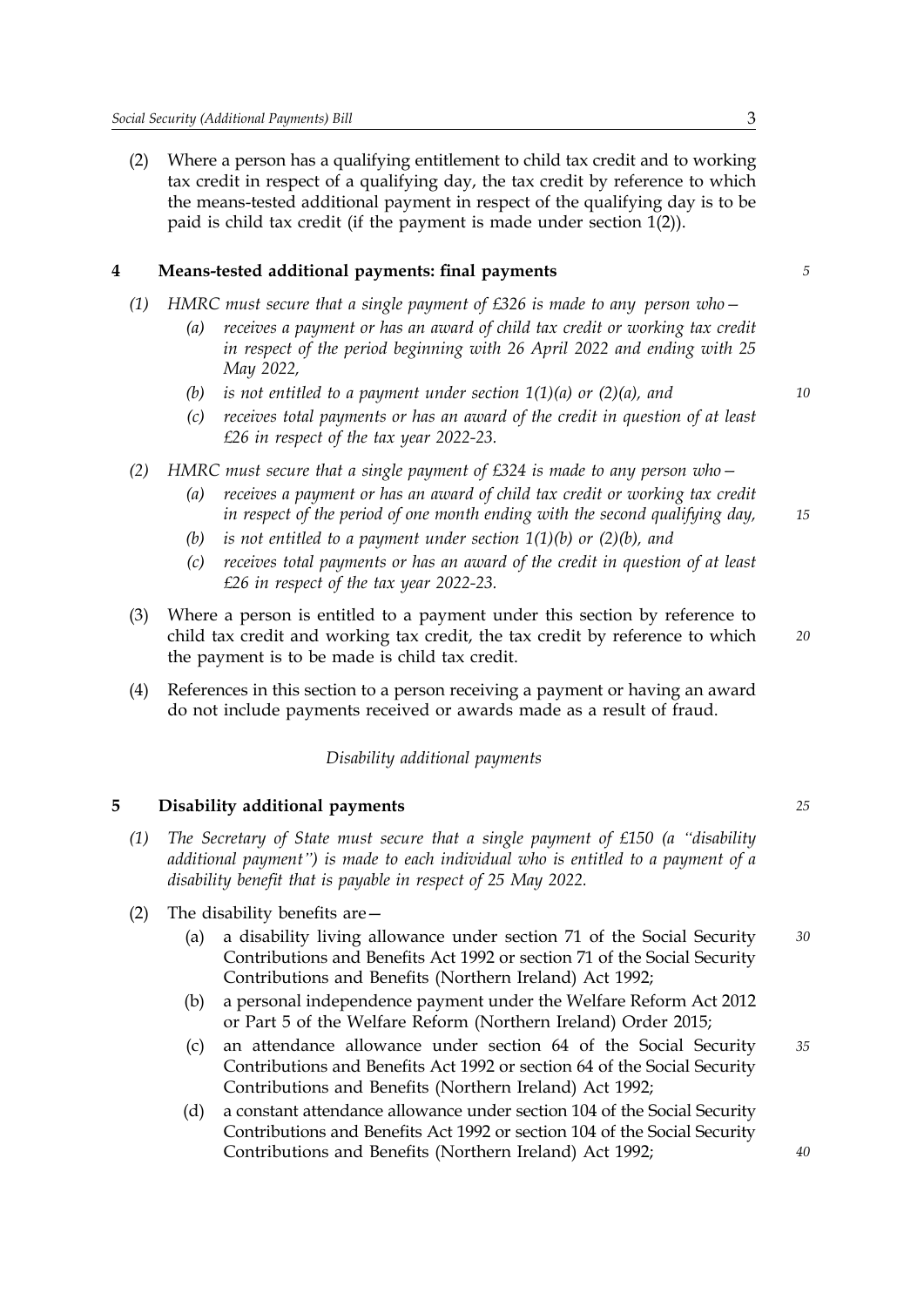- an adult disability payment under the Disability Assistance for Working (e) Age People (Scotland) Regulations 2022 (S.S.I. 2022/54);
- a child disability payment under the Disability Assistance for Children and Young People (Scotland) Regulations 2021 (S.S.I. 2021/174); (f)
- an armed forces independence payment under article 24A of the Armed *5* Forces and Reserve Forces (Compensation Scheme) Order 2011 (S.I. 2011/517); (g)
- (h) a constant attendance allowance under
	- article 14 or 43 of the Personal Injuries (Civilians) Scheme 1983 (S.I. 1983/686); (i)
	- article 8 of the Naval, Military and Air Forces etc. (Disablement and Death) Service Pensions Order 2006 (S.I. 2006/606); (ii)
- (i) a mobility supplement under
	- article 25A or 48A of the Personal Injuries (Civilians) Scheme 1983; (i)
	- article 20 of the Naval, Military and Air Forces etc. (Disablement and Death) Service Pensions Order 2006. (ii)
- Where an individual is entitled to a payment of more than one disability (3) benefit that is payable in respect of 25 May 2022, the benefit by reference to which the disability additional payment is to be made is the first benefit in the list in subsection (2) to which the individual is entitled.

*Administration etc* 

#### **6 Administration of additional payments**

- For all purposes relating to the administration of an additional payment, any (1) provision applying in relation to a social security benefit, child tax credit, working tax credit or disability benefit by reference to which that payment is made is to apply in relation to that payment as if that payment were a payment or award of the social security benefit, child tax credit, working tax credit or disability benefit in question.
- (2) The provision applied by subsection (1)— *30*
	- includes provision relating to overpayments and recovery, and appeals relating to overpayments and recovery (but not provision relating to (a) appeals or reviews about entitlement to the social security benefit, tax credit or disability benefit in question), and
	- (b) is subject to any necessary modifications. *35*
- Subsection (1) has effect in relation to a payment made in purported (3) compliance with a duty under section 1 or 4 as if that payment were the additional payment which it purported to be.
- Subsection (1) (including as it has effect as a result of subsection (3)) is subject to regulations made by the Secretary of State, the Treasury or HMRC under subsection (5). (4)

*20*

*10*

*15*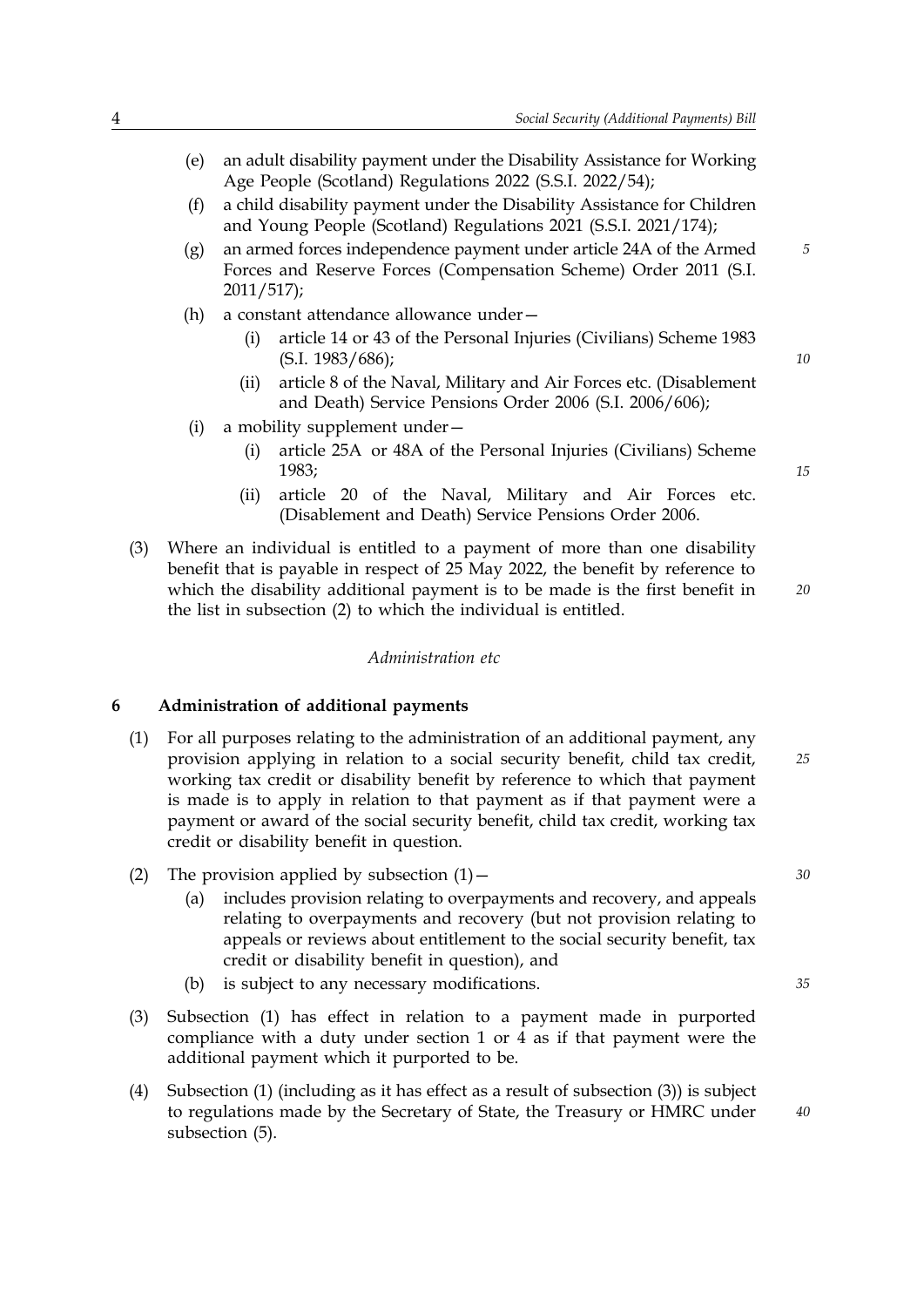- The Secretary of State, the Treasury or HMRC may by regulations make provision, in relation to additional payments or payments purporting to be (5) additional payments, applying or disapplying, with or without modifications, any provision applying in relation to a social security benefit, child tax credit, working tax credit or a disability benefit.
- The regulations may make provision having effect from the day on which this Act comes into force. (6)

# **7 Cooperation etc between the Secretary of State and HMRC**

- The Secretary of State and HMRC must cooperate in exercising their functions (1) in relation to additional payments.
- (2) Section 3 of the Social Security Act 1998 (use of information) has effect
	- in relation to HMRC as it has effect in relation to the Secretary of State, and (a)
	- as if, in subsection (1A), the reference to social security included (b) additional payments.
- Section 127 of the Welfare Reform Act 2012 (information-sharing between (3) Secretary of State and HMRC) has effect as if
	- functions of HMRC conferred by or under this Act were HMRC (a) functions within the meaning of that section, and
	- functions of the Secretary of State conferred by or under this Act were *20* (b) departmental functions within the meaning of that section.
- Section 34 of the Scotland Act 2016 (information-sharing between the Secretary (4) of State and the Scottish Ministers) has effect as if, in subsection (7), the reference to social security in the definition of "social security function" included additional payments.
- (5) Subsection (6) applies where
	- the Secretary of State or HMRC make a payment to a person in purported compliance with a duty in section 1 or 4, (a)
	- the person was entitled to receive an additional payment of an amount equal to that payment under a different duty in section 1 or 4 ("the applicable duty"), and (b)
	- the person does not receive the additional payment to which they are entitled under the applicable duty. (c)
- The payment made in purported compliance with a duty in section 1 or 4 is (6) to be treated as if it had been made in accordance with the applicable duty (and, accordingly, the payment is not recoverable on the grounds that it was not made in compliance with a duty in section 1 or 4).

## **8 Payments to be disregarded for the purposes of tax and social security**

No account is to be taken of an additional payment in considering a person's—

(a) liability to tax, *40*

*10*

*15*

*25*

*30*

*35*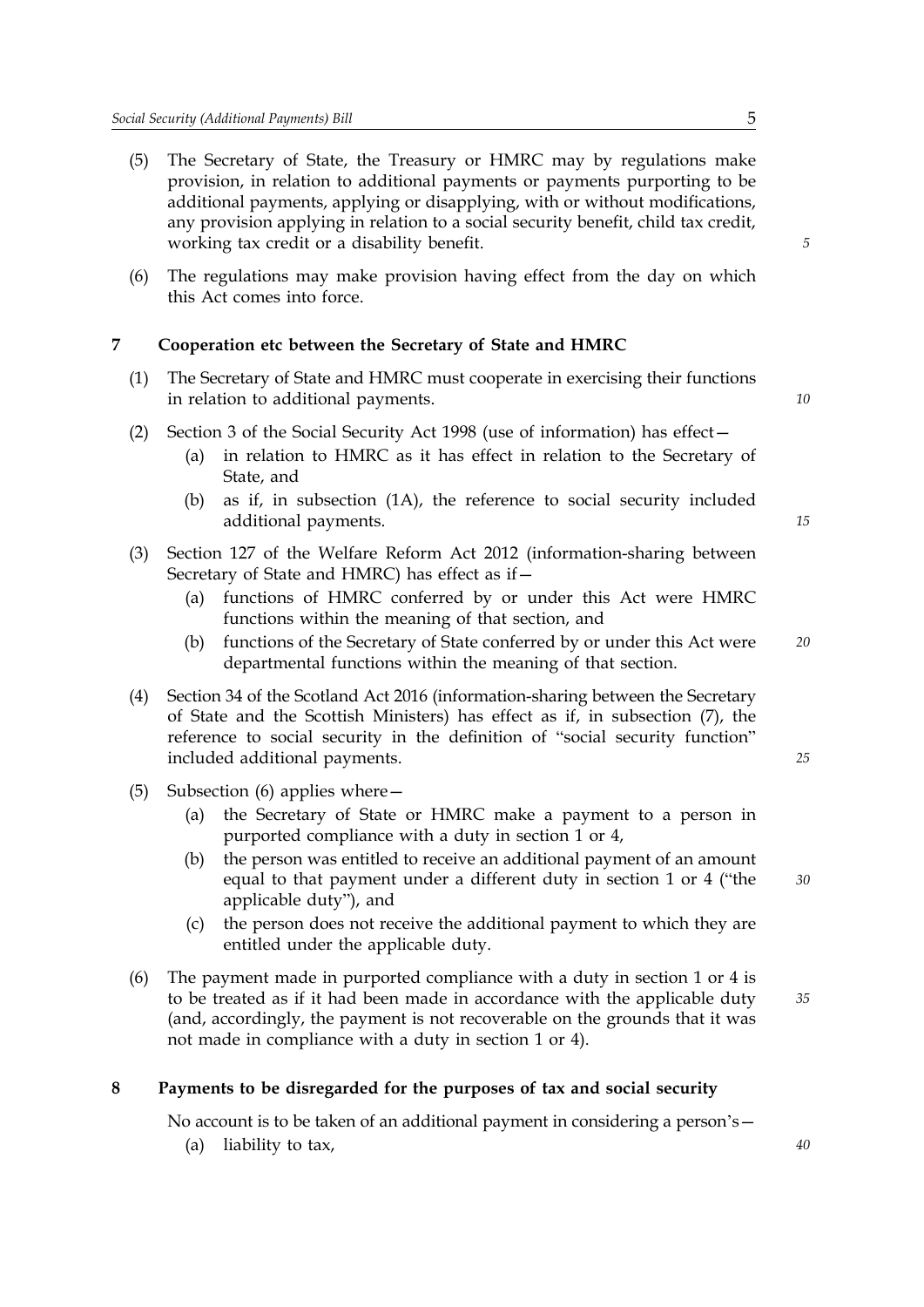- (b) entitlement to benefit under an enactment relating to social security (irrespective of the name or nature of the benefit), or
- (c) entitlement to a tax credit.

#### *Final provisions*

#### **9 Interpretation** *5*

- $(1)$  In this Act-
	- "additional payment" means a means-tested additional payment or a disability additional payment;
	- "disability additional payment" has the meaning given by section 5(1); "disability benefit" means a benefit listed in section 5(2);
	- *10* "HMRC" means the Commissioners for Her Majesty's Revenue and Customs;
	- "means-tested additional payment" means a payment under section 1 or 4;
	- "the second qualifying day" means the day specified in regulations under section  $1(4)$ ;
	- "social security benefit" means a benefit listed in section 1(3);
	- "the tax year 2022-23" means the period beginning with 6 April 2022 and ending with 5 April 2023.

# (2) In this Act— *20*

- (a) references to "a qualifying day" are to  $-$ 
	- (i) 25 May 2022, or
	- (ii) the day specified in regulations under section  $1(4)$ ;
- references to child tax credit or working tax credit are to child tax (b) credit or working tax credit under the Tax Credits Act 2002.

#### **10 Regulations**

- A power to make regulations under any provision of this Act includes power (1) to make
	- consequential, supplementary, incidental, transitional or saving (a) provision;
	- (b) different provision for different purposes.
- (2) Regulations under this Act are to be made by statutory instrument.
- A statutory instrument containing regulations under this Act is subject to annulment in pursuance of a resolution of either House of Parliament. (3)

#### **11 Extent, commencement and short title** *35*

- (1) This Act extends to England and Wales, Scotland and Northern Ireland.
- (2) This Act comes into force on the day on which it is passed.
- (3) This Act may be cited as the Social Security (Additional Payments) Act 2022.

*25*

*30*